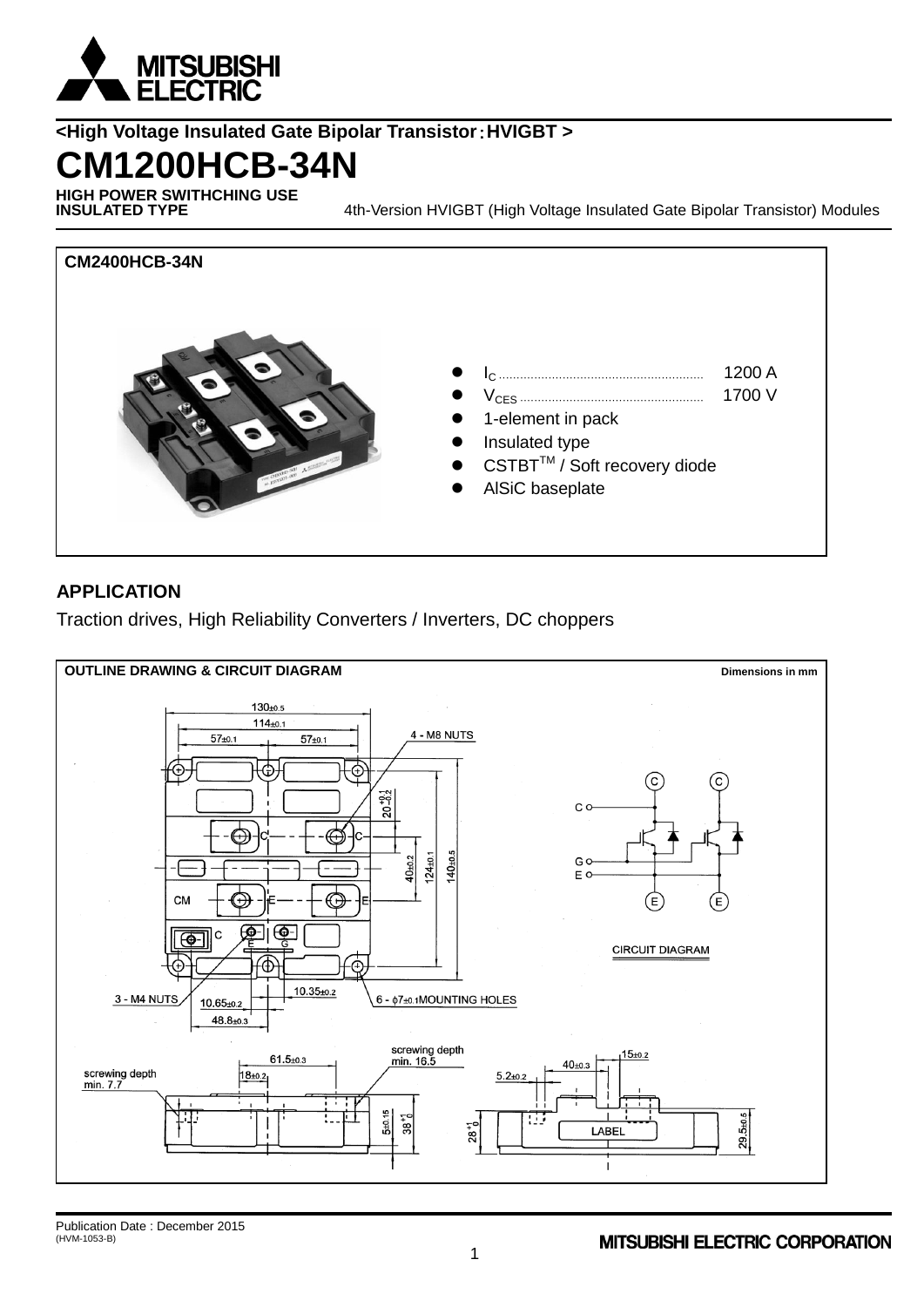### **MAXIMUM RATINGS**

| Symbol                     | Item                                  | Conditions                                                                                                            | Ratings      | Unit |
|----------------------------|---------------------------------------|-----------------------------------------------------------------------------------------------------------------------|--------------|------|
| $V_{CES}$                  | Collector-emitter voltage             | $V_{GE} = 0V$ , $T_i = 25 °C$                                                                                         | 1700         |      |
| $V_{\text{GES}}$           | Gate-emitter voltage                  | $V_{CE} = 0V$ , T <sub>i</sub> = 25 °C                                                                                | ±20          |      |
| $I_{\rm C}$                | Collector current                     | DC, $T_c = 80 °C$                                                                                                     | 1200         | A    |
| <b>I</b> CRM               |                                       | Pulse <sup>(Note 1)</sup>                                                                                             | 2400         | A    |
| $I_{E}$                    | (Note 2)                              | DC.                                                                                                                   | 1200         | A    |
| <b>ERM</b>                 | Emitter<br>current                    | Pulse $\overline{\frac{\text{(Note 1)}}{\text{(Note 1)}}}$                                                            | 2400         | A    |
| $P_{\text{tot}}$           | (Note 3)<br>Maximum power dissipation | $T_c = 25 °C$ , IGBT part                                                                                             | 8600         | W    |
| $V_{\mathsf{iso}}$         | <b>Isolation voltage</b>              | RMS, sinusoidal, $f = 60$ Hz, $t = 1$ min.                                                                            | 4000         |      |
| $\mathsf{T}_i$             | Junction temperature                  |                                                                                                                       | $-40 - +150$ | °C   |
| $T_{\text{jop}}$           | Operating temperature                 |                                                                                                                       | $-40 - +125$ | °C   |
| ${\mathsf T}_{\text{stg}}$ | Storage temperature                   |                                                                                                                       | $-40 - +125$ | °C   |
| $t_{pSC}$                  | Maximum short circuit pulse width     | $V_{\text{CC}}$ =1000V, $V_{\text{CE}} \le V_{\text{CES}}$ , $V_{\text{GE}}$ =15V, T <sub>i</sub> =125 <sup>o</sup> C | 10           | μs   |

### **ELECTRICAL CHARACTERISTICS**

| Symbol              | Item                                            | Conditions                                                                                                          |                                                                                                   | Limits                   |                          |                          | Unit    |
|---------------------|-------------------------------------------------|---------------------------------------------------------------------------------------------------------------------|---------------------------------------------------------------------------------------------------|--------------------------|--------------------------|--------------------------|---------|
|                     |                                                 |                                                                                                                     |                                                                                                   | Min                      | Typ                      | Max                      |         |
|                     | Collector cutoff current                        | $V_{CE} = V_{CES}$ , $V_{GE} = 0$ V                                                                                 | $T_i = 25 °C$                                                                                     |                          |                          | 5                        | mA      |
| $I_{\text{CES}}$    |                                                 |                                                                                                                     | $T_i = 125 °C$                                                                                    |                          | 4.0                      | 10                       |         |
| $V_{GE(th)}$        | Gate-emitter threshold voltage                  | $V_{CE}$ = 10 V, $I_C$ = 120 mA, $T_i$ = 25 °C                                                                      |                                                                                                   | 5.5                      | 6.5                      | 7.5                      | $\vee$  |
| $I_{\text{GES}}$    | Gate leakage current                            | $V_{GE} = V_{GES}$ , $V_{CE} = 0V$ , $T_i = 25^{\circ}C$                                                            |                                                                                                   | $-0.5$                   |                          | 0.5                      | uА      |
| $C_{\text{ies}}$    | Input capacitance                               | $V_{CF}$ = 10 V. $V_{GF}$ = 0 V. f = 100 kHz<br>$T_i = 25 °C$                                                       |                                                                                                   |                          | 220                      | $\overline{\phantom{0}}$ | nF      |
| $C_{\text{oes}}$    | Output capacitance                              |                                                                                                                     |                                                                                                   |                          | 12                       | $\overline{\phantom{0}}$ | nF      |
| $C_{res}$           | Reverse transfer capacitance                    |                                                                                                                     |                                                                                                   |                          | 3.5                      | —                        | nF      |
| $Q_{G}$             | Total gate charge                               | $V_{\text{CC}}$ = 900 V, I <sub>C</sub> = 1200 A, V <sub>GE</sub> = ±15 V                                           |                                                                                                   |                          | 15.2                     |                          | μC      |
|                     | Collector-emitter saturation voltage            | $I_C = 1200 \text{ A}^{(\text{Note 4})}$                                                                            | $T_i = 25 °C$                                                                                     |                          | 2.05                     | 2.70                     | $\vee$  |
| $V_{CEsat}$         |                                                 | $V_{GE}$ = 15 V                                                                                                     | $T_i = 125 °C$                                                                                    |                          | 2.30                     |                          |         |
| $t_{d(on)}$         | Turn-on delay time                              | $V_{\text{CC}} = 900$ V, $I_{\text{C}} = 1200$ A                                                                    | $V_{GE} = ±15 V, R_{G(on)} = 1.1 Ω$<br>$T_i = 125 °C$ , L <sub>s</sub> = 100 nH<br>Inductive load |                          |                          | 1.50                     | μs      |
| $t_{r}$             | Turn-on rise time                               |                                                                                                                     |                                                                                                   |                          |                          | 0.60                     | μs      |
| $E_{on(10\%)}$      | (Note 5)<br>Turn-on switching energy            |                                                                                                                     |                                                                                                   |                          | 0.43                     |                          | J       |
| $t_{d(\text{off})}$ | Turn-off delay time                             | $V_{\text{CC}}$ = 900 V, $I_{\text{C}}$ = 1200 A                                                                    |                                                                                                   |                          |                          | 3.00                     | μs      |
| t                   | Turn-off fall time                              | $V_{GE} = \pm 15$ V, $R_{G(off)} = 2.0$ $\Omega$                                                                    |                                                                                                   |                          |                          | 0.60                     | μs      |
| $E_{off(10\%)}$     | (Note 5)<br>Turn-off switching energy           | $T_i = 125$ °C, L <sub>s</sub> = 100 nH<br>Inductive load                                                           |                                                                                                   | 0.32                     | $\overline{\phantom{0}}$ | J                        |         |
|                     | (Note 2)<br>Emitter-collector voltage           | $I_E = 1200 \text{ A}^{(\text{Note 4})}$                                                                            | $T_i = 25 °C$                                                                                     |                          | 2.20                     | 3.00                     |         |
| $V_{EC}$            |                                                 | $V_{GE} = 0 V$                                                                                                      | $T_i = 125 °C$                                                                                    | $\overline{\phantom{0}}$ | 1.85                     | $\overline{\phantom{0}}$ | $\vee$  |
| $t_{rr}$            | (Note 2)<br>Reverse recovery time               | $V_{\text{CC}} = 900$ V, $I_{\text{E}} = 1200$ A                                                                    |                                                                                                   |                          |                          | 1.50                     | μs      |
| $Q_{rr}$            | (Note 2)<br>Reverse recovery charge             | $V_{GE} = \pm 15$ V, R <sub>G(on)</sub> = 1.1 $\Omega$<br>$T_i = 125$ °C, L <sub>s</sub> = 100 nH<br>Inductive load |                                                                                                   |                          | 410                      |                          | $\mu$ C |
| $E_{rec(10\%)}$     | (Note 2)<br>Reverse recovery energy<br>(Note 5) |                                                                                                                     |                                                                                                   |                          | 0.29                     |                          | J       |

### **THERMAL CHARACTERISTICS**

| Svmbol                                                    | ltem                       | Conditions                                                                                                  |     | Limits               |      | Unit |
|-----------------------------------------------------------|----------------------------|-------------------------------------------------------------------------------------------------------------|-----|----------------------|------|------|
|                                                           |                            |                                                                                                             | Min | $\tau_{\texttt{VD}}$ | Max  |      |
| $\mathsf{R}_{\mathsf{th}(j\text{-}c)\mathsf{Q}}$          | Thermal resistance         | Junction to Case, IGBT part                                                                                 |     |                      | 14.0 | K/kW |
| $\mathsf{R}_{\mathsf{th}(i\text{-}\mathrm{c})\mathsf{D}}$ |                            | Junction to Case, FWDi part                                                                                 | _   |                      | 21.0 | K/kW |
| $R_{th(c-s)}$                                             | Contact thermal resistance | Case to heat sink, $\lambda_{\text{grease}} = 1 \text{W/m} \cdot \text{k}$ , $D_{(c-s)} = 100 \mu \text{m}$ |     | 10.0                 |      | K/kW |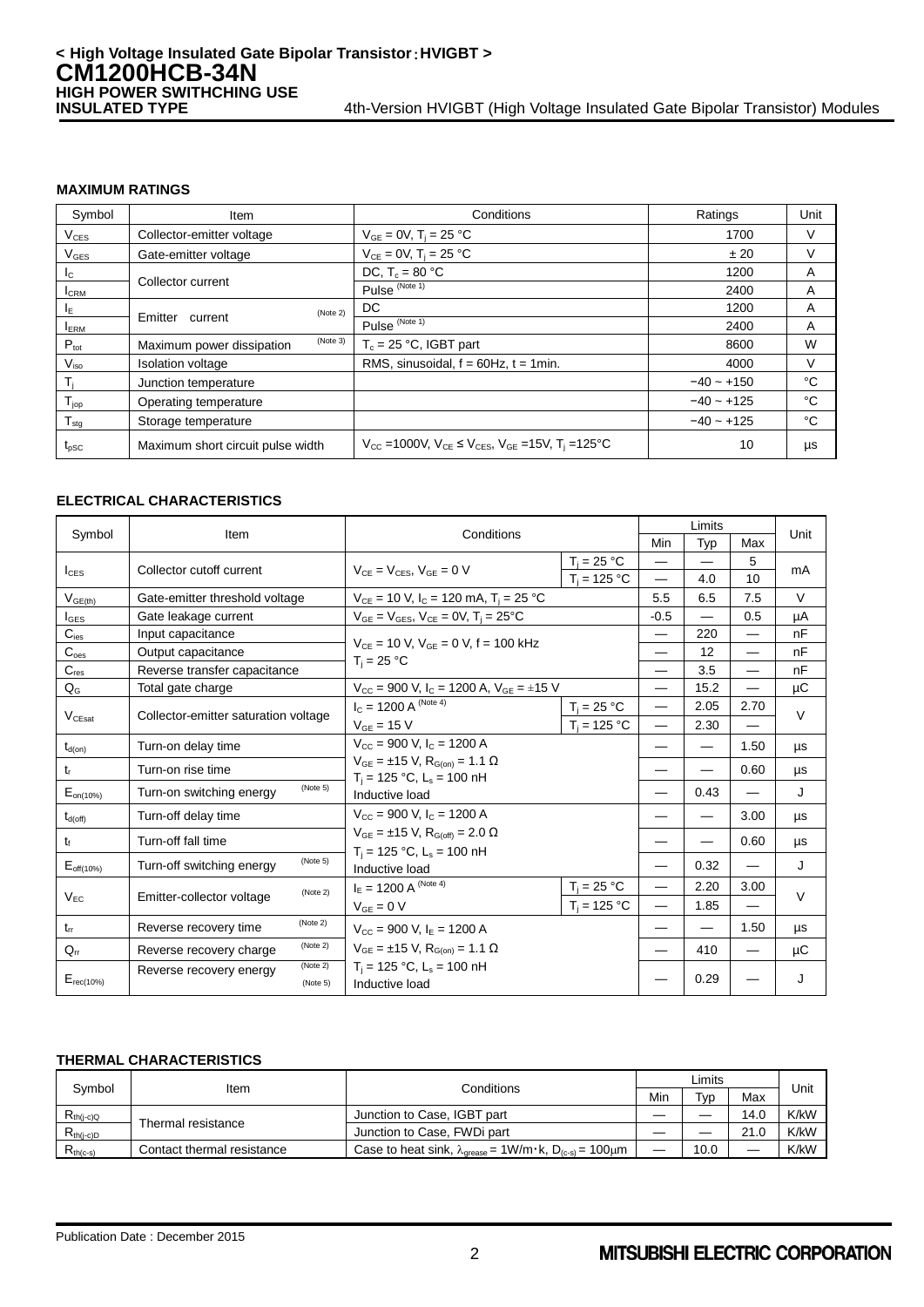### **MECHANICAL CHARACTERISTICS**

| Symbol          | Item                       |                                | Limits |      |      |           |
|-----------------|----------------------------|--------------------------------|--------|------|------|-----------|
|                 |                            | Conditions                     | Min    | Typ  | Max  | Unit      |
| $M_{t}$         |                            | M8 : Main terminals screw      | 7.0    |      | 13.0 | N·m       |
| $M_s$           | Mounting torque            | M6: Mounting screw             | 3.0    |      | 6.0  | N·m       |
| $M_{t}$         |                            | M4 : Auxiliary terminals screw | 1.0    |      | 2.0  | N·m       |
| m               | Mass                       |                                |        | 1.5  |      | kg        |
| CTI             | Comparative tracking index |                                | 600    |      |      |           |
| $d_a$           | Clearance                  |                                | 19.5   |      |      | mm        |
| $d_{s}$         | Creepage distance          |                                | 32.0   |      |      | mm        |
| $L_{PCE}$       | Parasitic stray inductance |                                |        | 15.0 |      | nH        |
| $R_{CC' + EE'}$ | Internal lead resistance   | $T_c = 25 °C$                  |        | 0.21 |      | $m\Omega$ |

Note1. Pulse width and repetition rate should be such that junction temperature  $(T_i)$  does not exceed  $T_{\text{iomax}}$  rating.

2. The symbols represent characteristics of the anti-parallel, emitter to collector free-wheel diode (FWDi).

3. Junction temperature  $(T_j)$  should not exceed  $T_{jmax}$  rating (150°C).

4. Pulse width and repetition rate should be such as to cause negligible temperature rise.

5.  $E_{on(10\%)}$  /  $E_{off(10\%)}$  /  $E_{rec(10\%)}$  are the integral of 0.1V<sub>CE</sub> x 0.1I<sub>C</sub> x dt.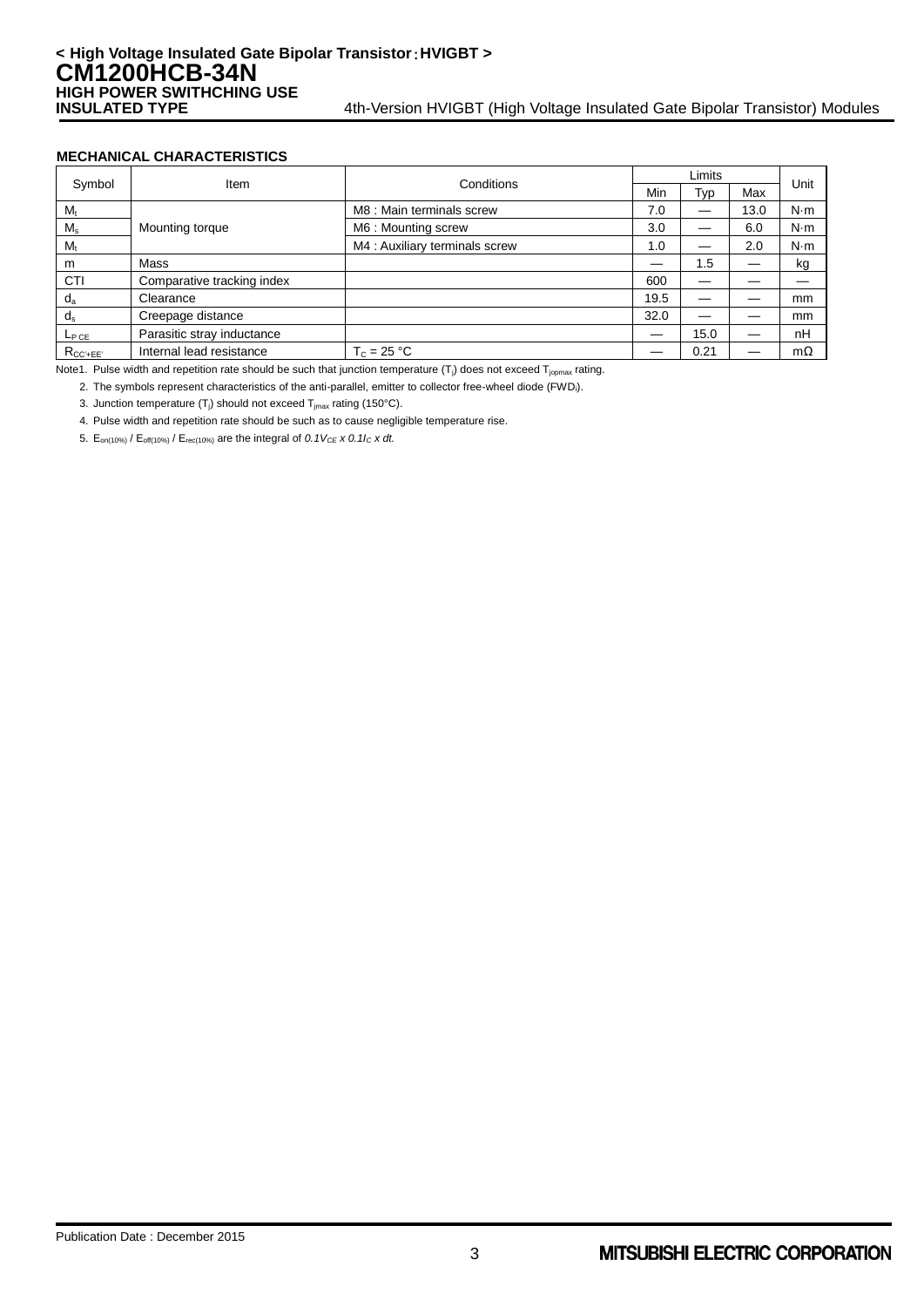

**(TYPICAL)** 2400  $VCE = 20V$ 2000 Collector Current [A] Collector Current [A] 1600 1200 Tj = 25°C  $|| \t+ || \t+ ||$  Tj =125°C 800  $400$ 0

**TRANSFER CHARACTERISTICS**

**COLLECTOR-EMITTER SATURATION VOLTAGE CHARACTERISTICS (TYPICAL)**



**FREE-WHEEL DIODE FORWARD CHARACTERISTICS (TYPICAL)**

Gate - Emitter Voltage [V]

0 2 4 6 8 10 12

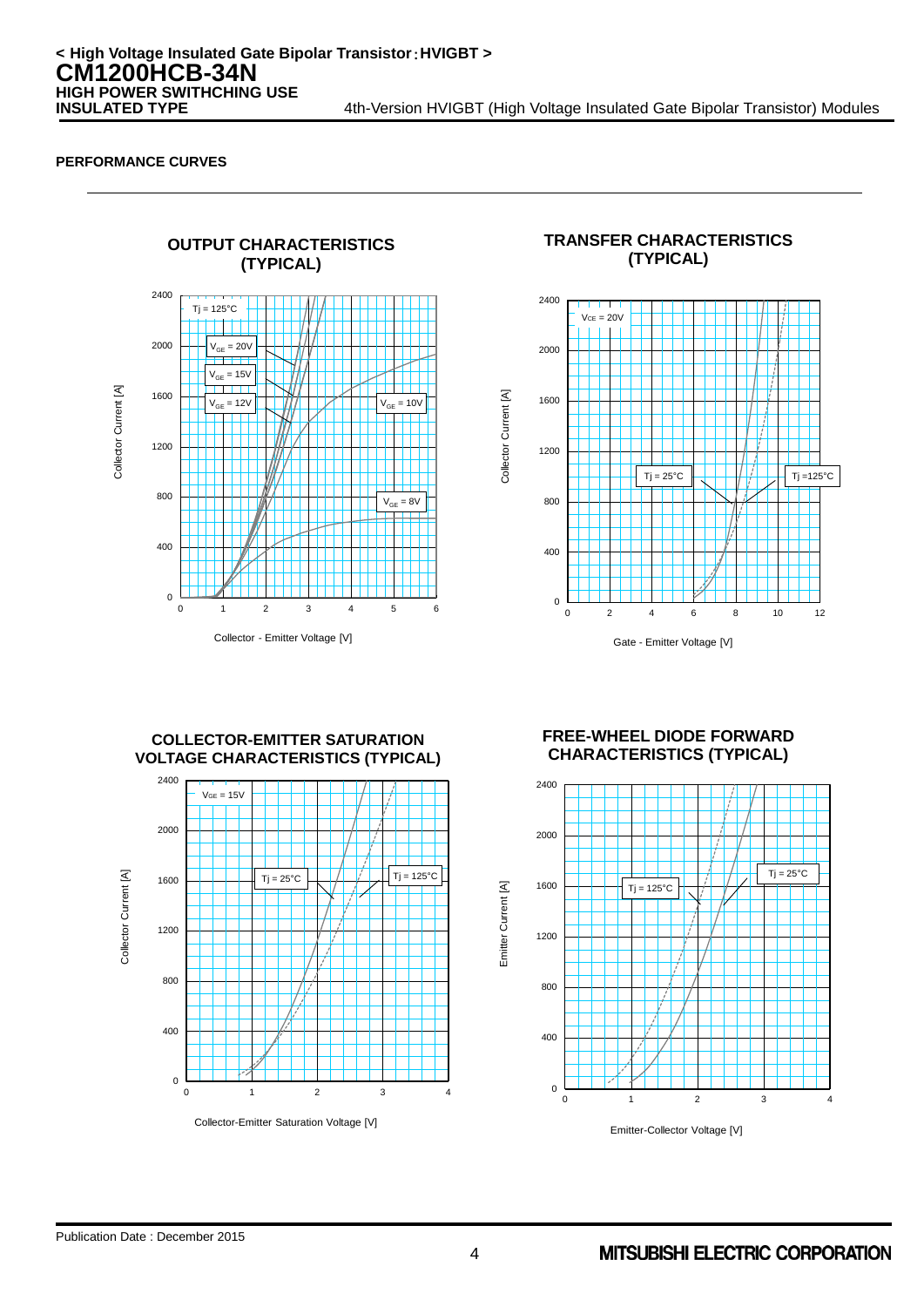

**(TYPICAL) GATE CHARGE CHARACTERISTICS (TYPICAL)**



# **HALF-BRIDGE SWITCHING ENERGY**



### **CHARACTERISTICS (TYPICAL) HALF-BRIDGE SWITCHING ENERGY CHARACTERISTICS (TYPICAL)**

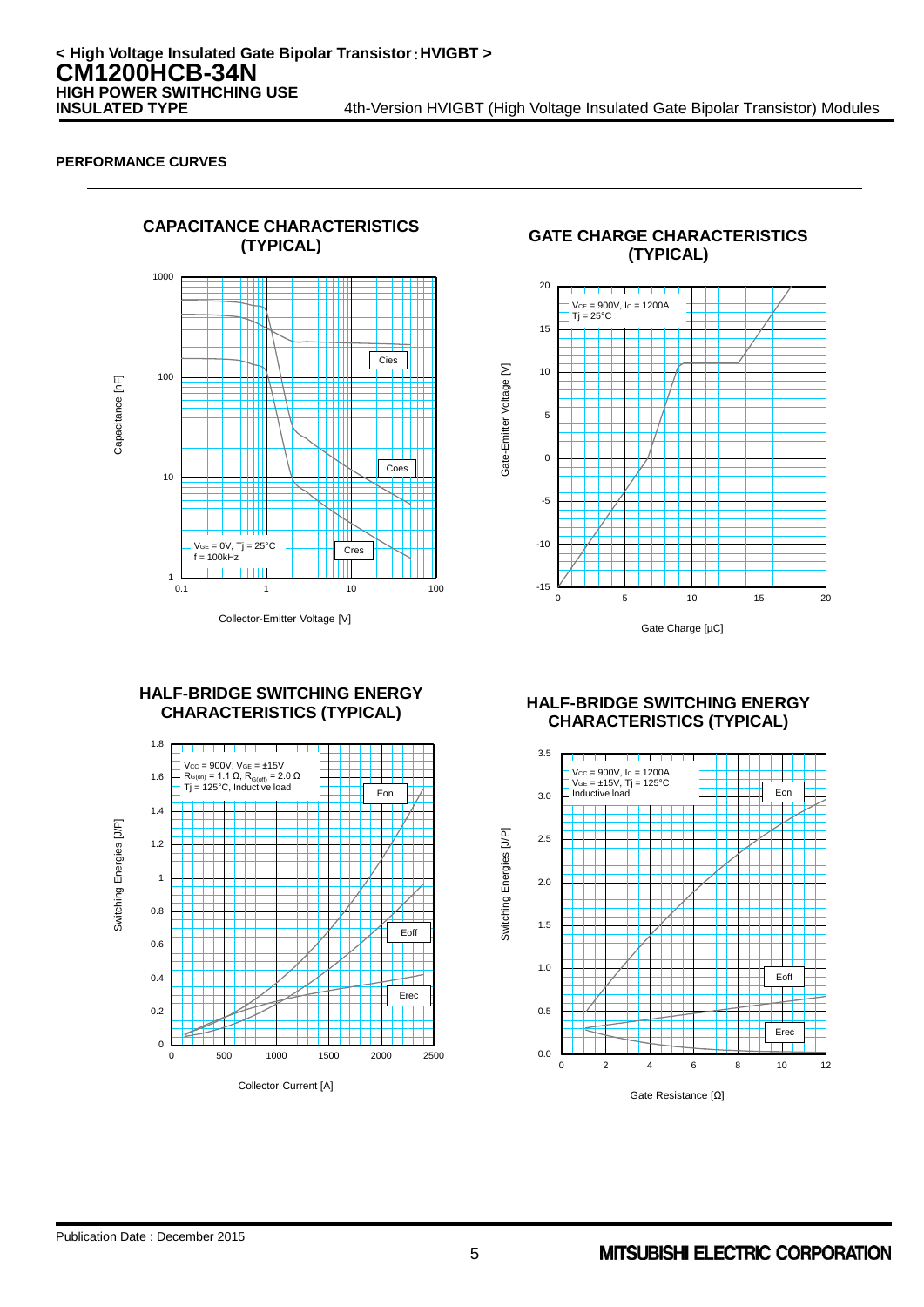

### **FREE-WHEEL DIODE REVERSE RECOVERY CHARACTERISTICS (TYPICAL)**



Emitter Current [A]



# **TRANSIENT THERMAL IMPEDANCE**

 $\int$  $\left\{ \right.$  $\vert$  $\overline{\mathcal{L}}$  $\left\{ \right.$  $\left\vert \right\vert$  $=\sum_{i=1}^n R_i \left(1-\exp^{\left(-\frac{t}{\tau_i}\right)}\right)$ J Ι ļ ľ  $\left( \frac{1}{2} \right)$  $Z_{\frac{th(j-c)}{t}}(t) = \sum_{i=1}^{n} R_i \left\{1 - exp^{-\frac{t}{\tau}}\right\}$  $\sum_{i=1}^{\infty} R_i \left\{ I-\exp(-\tau) \right\}$ 

Reverse Recovery Time [µs]

Reverse Recovery Time [µs]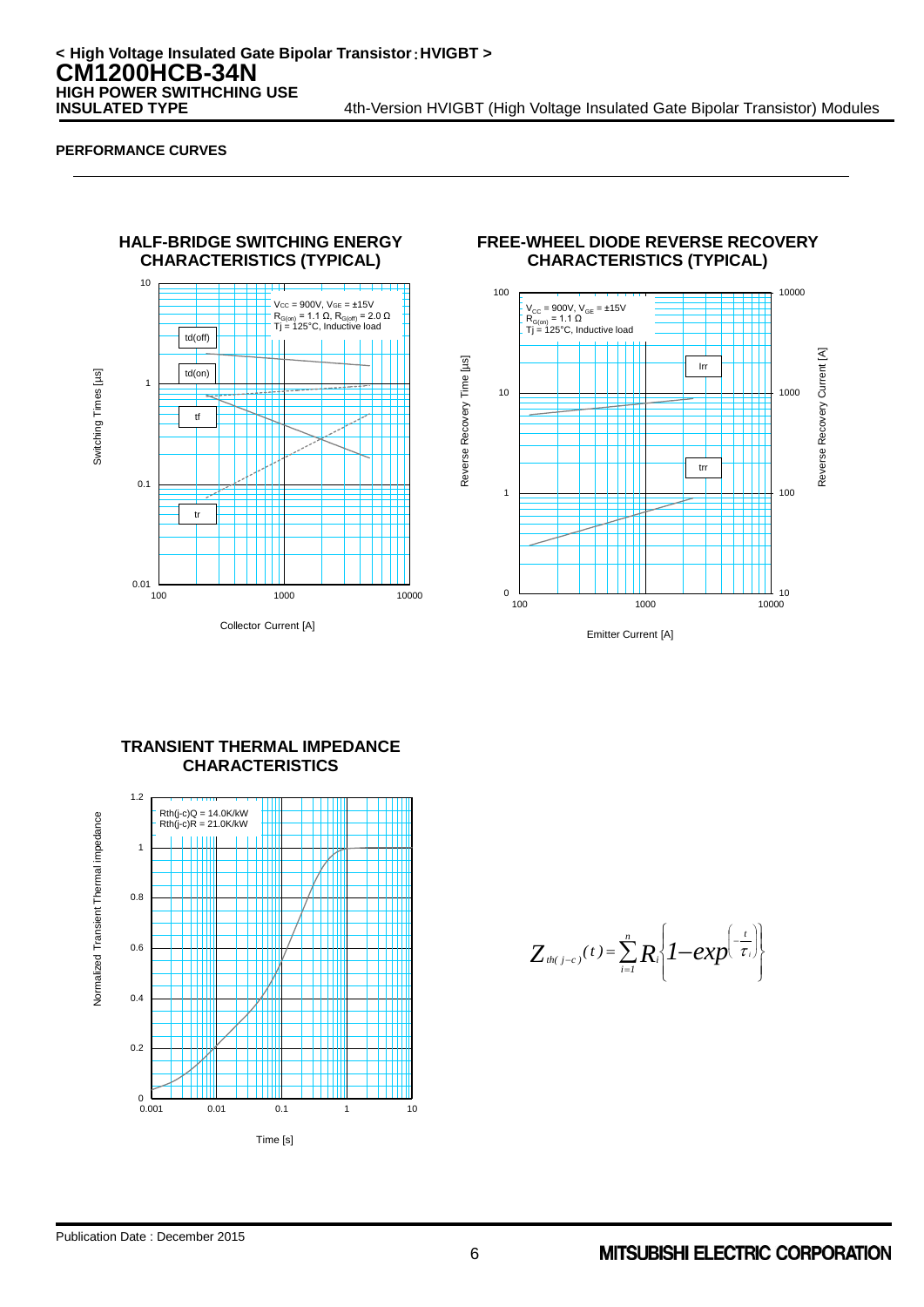

**SHORT CIRCUIT SAFE OPERATING AREA (SCSOA)** 0 5000 10000 15000 20000 0 500 1000 1500 2000 V<sub>CC</sub> ≤ 1000V, V<sub>GE</sub> = ±15V<br>R<sub>G(on)</sub> ≥ 1.1Ω, R<sub>G(off)</sub> ≥ 2.0Ω<br>Tj = 125°C, tpsc ≤ 10µs

Collector Current [A]

Collector Current [A]

### **FREE-WHEEL DIODE REVERSE RECOVERY SAFE OPERATING AREA (RRSOA)**



Collector-Emitter Voltage [V]

Collector-Emitter Voltage [V]